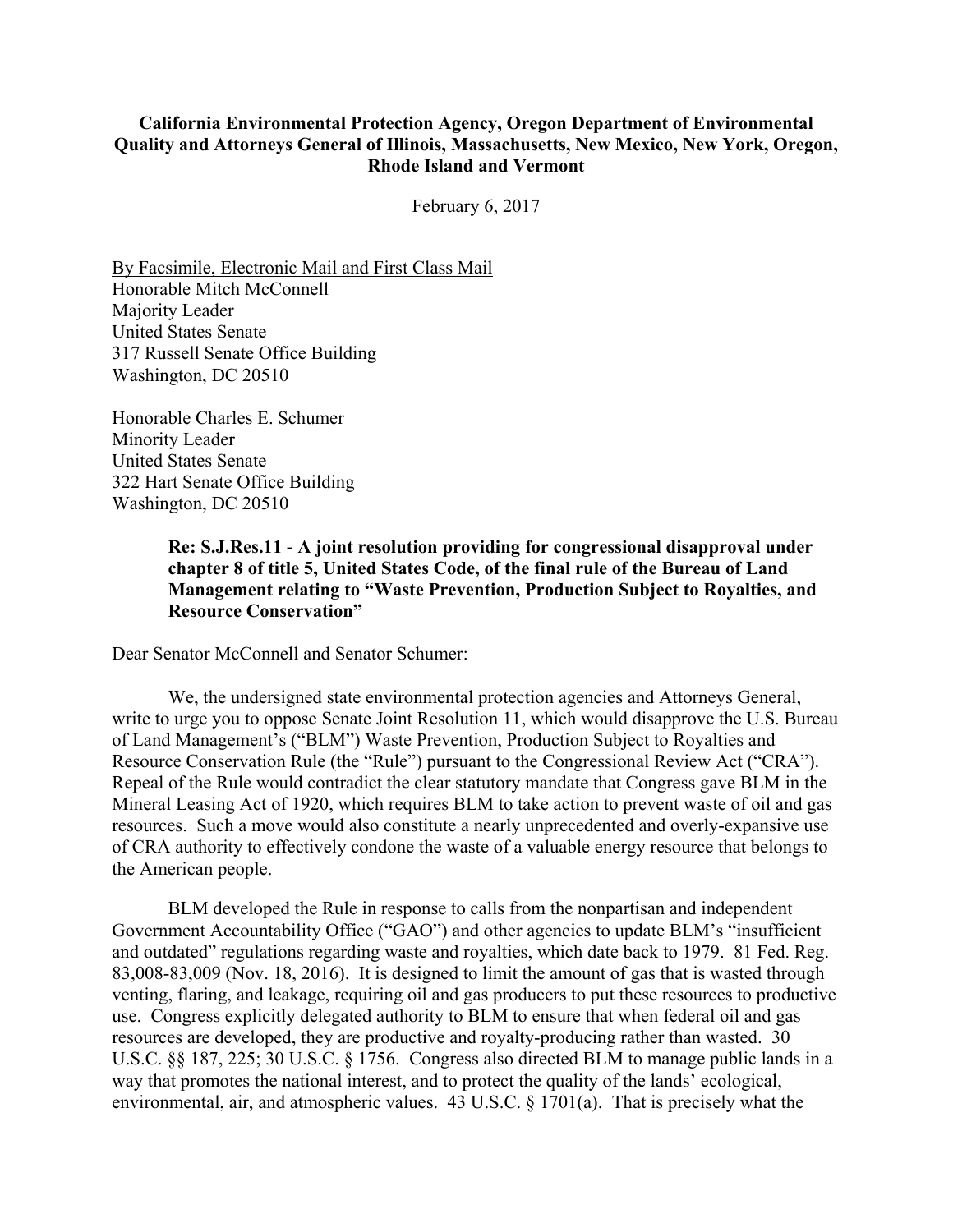Rule does. BLM estimates that the federal government will collect up to an additional \$14 million in royalties annually, half of which will be allocated to those states where oil and gas development is taking place on federal or Indian land. 81 Fed. Reg. at 83,014.

Voluntary measures to reduce wasted natural gas are not viable alternatives to the Rule. The GAO found that oil and gas operators often did not employ even the most cost-effective measures to reduce natural gas waste from public lands, and, applications from oil and gas operators to vent or flare royalty-free on Federal and Indian lands increased from just 50 applications in 2005 to 1,248 applications in 2014. *Id.* at 83,015. Further, the Rule complements, rather than contradicts, existing state rules. The Rule provides an even playing field among states with significant federal and Indian lands, and allows BLM to grant variances for states that have adopted or subsequently adopt equally effective requirements. *Id.* at 83,010. Similarly, BLM minimized overlap with other federal regulations, including EPA's methane rule, which does not apply to the existing sources or routine flaring of associated gas from oil wells that the BLM Rule covers. *Ibid.*

The Rule also has the benefit of reducing emissions of methane, which, pound for pound, warms the climate about thirty-four times more than carbon dioxide over a 100-year period, according to the most recent Intergovernmental Panel on Climate Change report, and on a twenty-year time frame, has about eighty-six times the global warming potential of carbon dioxide. All States have a strong interest in preventing and mitigating harms that climate change poses to human health and the environment, including increased heat-related deaths, damaged coastal areas, disrupted ecosystems, more severe weather events, and longer and more frequent droughts. Additionally, the Rule protects public health by limiting the release of air pollutants that are associated with respiratory and cardiovascular illnesses.

Repealing the Rule using the CRA would be a drastic—and nearly unprecedented measure that could have longstanding consequences. Because no courts have ruled on the impact of a CRA disapproval on subsequent rules that may be "substantially similar," 5 U.S.C. §  $801(b)(2)$ , we have significant concerns that a CRA disapproval of the Rule could indefinitely bar BLM from regulating in the area of resource waste prevention—a task which it is statutorily mandated to perform. 30 U.S.C. §§ 187, 225; 30 U.S.C. § 1756. And, existing regulations would become even more out-of-step with technology as the oil and gas sector continues to evolve and expand.

The BLM Rule is a carefully vetted, balanced, common-sense update to thirty-eight-yearold controls on the extraction of oil and gas from our nation's public lands. Repeal of the Rule using a blunt instrument like the CRA would be irresponsible and could prevent BLM from carrying out its statutorily-mandated duties. We urge you to vote against such action.

Thank you for your consideration of our concerns.

 $lmn$  -

MATTHEW RODRIQUEZ Secretary, California Environmental Protection Agency

for BC

HECTOR BALDERAS Attorney General of New Mexico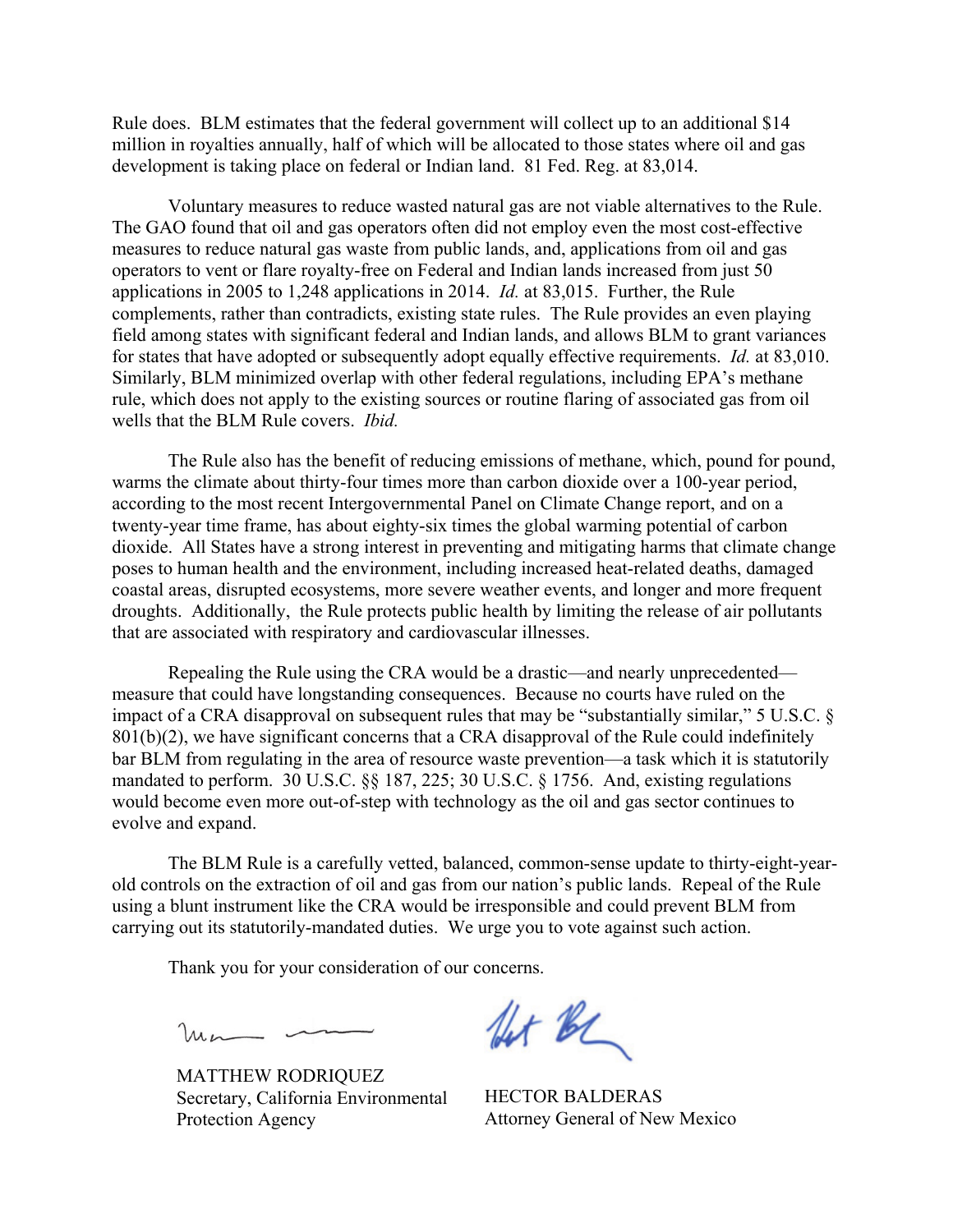LISA MADIGAN Attorney General of Illinois JAMES P. GIGNAC Assistant Attorney General 69 W. Washington Street,  $18<sup>th</sup>$  Floor Chicago, Illinois 60602 Tel. (312) 814-0660

# ERIC T. SCHNEIDERMAN Attorney General of New York MICHAEL J. MYERS Assistant Attorney General Environmental Protection Bureau The Capitol Albany, New York 12224 Tel. (518) 776-2382

ELLEN ROSENBLUM Attorney General of Oregon PAUL GARRAHAN Attorney-in-Charge Natural Resources Section Oregon Department of Justice 1162 Court Street NE Salem, Oregon 97301-4096 Tel. (503) 947-4593

THOMAS J. DONOVAN, JR. Attorney General of Vermont NICHOLAS F. PERSAMPIERI Assistant Attorney General 109 State Street Montpelier, VT 05609 Tel. (802) 828-6902

cc: Hon. Tammy Duckworth Hon. Richard Durbin Hon. Dianne Feinstein Hon. Kirsten E. Gillibrand Hon. Kamala D. Harris Hon. Martin Heinrich Hon. Patrick J. Leahy Hon. Edward J. Markey Hon. Jeff Merkley Hon. Jack Reed

### MAURA HEALEY

Attorney General of Massachusetts MELISSA A. HOFFER Assistant Attorney General Energy and Environment Bureau One Ashburton Place, 18<sup>th</sup> Floor Boston, Massachusetts 02108 Tel. (617) 963-2322

### RICHARD WHITMAN

Interim Director Oregon Department Of Environmental Quality 700 NE Multnomah Street, Suite 600 Portland, Oregon 97232 Tel. (5030 229-5696

#### PETER KILMARTIN

Attorney General of Rhode Island GREGORY S. SCHULTZ Assistant Attorney General Rhode Island Department of Attorney General 150 South Main Street Providence, Rhode Island 02903 Tel. (401) 274-4400